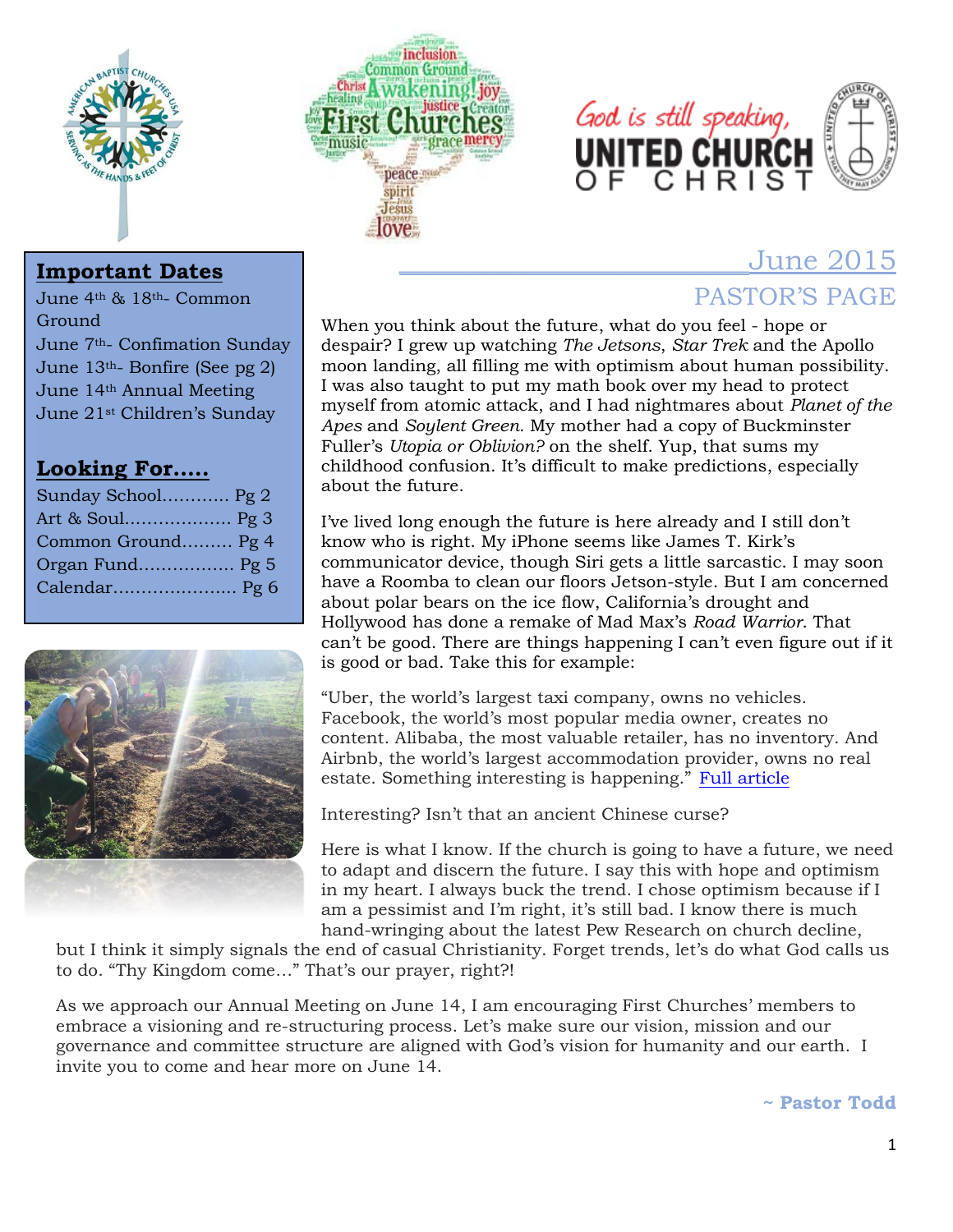

## **NEWS FROM CHRISTIAN EDUCATION**

### **June 7th ~ Confirmation Sunday**

Join us for worship as we celebrate our confirmandi, Claire and Carolyn Jordan, Asa Geller and Christian Hodgson for completing Confirmation and welcome them as full members into the church.

### **June 13th ~ 6-9pm Bonfire**

for all youth 11 and up  $\omega$  the home of Penny Johnson

5 Hatfield Rd, Haydenville. We hope all the youth will come out for our last event of the school year: a **giant bonfire** on June 13th from 6-9 with hotdogs, s'mores, music, kick the can, and whiffle ball. We'll meet at 5 Hatfield Rd, Haydenville. Don't forget your bug spray and sunscreen and an instrument like guitar or drums if you play one. This promises to be a great event, so bring a friend. Please RSVP by June 8th.

#### **June 21st ~ Children's Sunday**

Join us for Sunday Worship as we thank our teachers celebrate all the ways we have learned and grown in our faith this past year.

### **Vacation Bible School**

Monday August 10 - Friday August 14 9:00-1:00 at St. John's Episcopal Church, Northampton Children ages 3-11 are invited to join in this wonderful opportunity to wander through the parables with stories, songs, snacks, sports, and crafts. Kids 12 and up are welcome to help as junior leaders. Enrollment costs \$40 for the week.

Please contact Olivia Leone to register [oliviamckee@yahoo.com](mailto:oliviamckee@yahoo.com)

#### **Intern**

Please welcome to First Churches**, Ana Nazir**. Ana will be serving as our summer intern. Ana and Pastor Sarah will continue to lead Sunday school together through June for ages 0-8 and then Ana will take over for July and August. Stop by and say hello and welcome her to the First Churches family. **~ Pastor Sarah**





## **PRAYER SHAWL MINISTRY**

Our Prayer Shawl Knitting Group meets the third Tuesday of the month, at 6:30 pm, at the home of Jeanne Fenton. All are welcome. No knitting proficiency required. (Others will help you! That's part of the beauty of getting together.) Call Jeanne Fenton or the Church office if you're interested in joining this ministry of mutual support.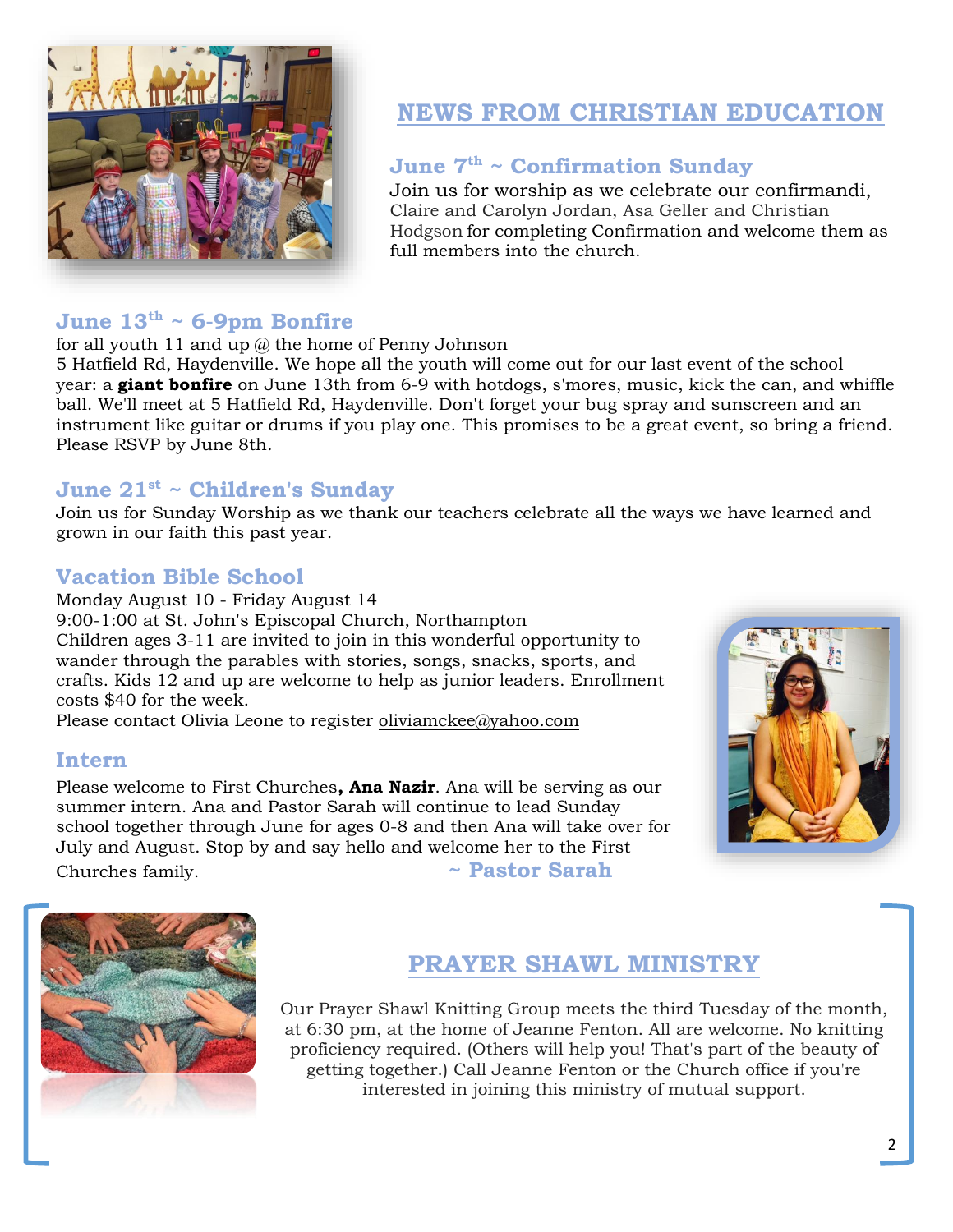## **FIRST CHURCHES ON TV!**

As many of you know, on Cantata Sunday, our Worship service was filmed to be broadcast on Northampton Public Television.

The service will be aired on June 7<sup>th</sup> in the morning, so if you would like to record it while you are at Church to watch later, or if you don't have that capability, they will replay the service in the evening too. When I find out a specific time I will let you all know. But I hope that you are able to find a way to view the incredibly musical service from April 19th.

**~ Vanessa Keillor, Church Administrator**



**HAMPSHIRE ASSOCIATION ANNUAL MEETING!!**

The Hampshire Association Executive Committee, UCC would like to invite everyone from your church to be a part of the Annual Meeting to be held at Look Park on **Sunday June 7, 2015 from 1-4 PM** at the Dow Pavillion. There will be a potluck lunch at 1 PM and we encourage you to bring a dish to share. We will provide beverages, dishes and cutlery. There will be worship and singing followed by a short business meeting at 2:30 PM. If you are not a delegate you may go off and enjoy the park during the business meeting. We encourage family participation as there are activities for children as well. If any questions, contact Judy Stone at [413-320-3339](tel:413-320-3339) or [jstone9074@aol.com](mailto:jstone9074@aol.com)

## **The Art & Soul Summer Series, 2015: Art making with a purpose Create...reflect...share**

Friday Afternoon Art Wind Down June 19, 26, July 10, 17, 24, 31, August 7, 14, 21, **Friday afternoons, 3-5pm** 

First Churches Rec Room, 129 Main Street, Northampton (come in through door on Center Street)

"Art washes away from the soul the dust of everyday life." (Pablo Picasso) Relax. Wind down your week. Wash away the dust. Eat snacks. Make art. Each week will be a new art-making form and focused around a particular theme. Come for one session or them all.

Suggested Donation per session: \$10-20, but pay what you can.

June, 2015 Northampton Arts Night Out: **Friday, June 12, 5-8pm**,

Front lawn of First Churches, 129 Main Street, Northampton Community Art: Making a Communal Box of Lament ...Come

**Click the picture for more information on Art and Soul**

help create and decorate a giant "Box of Lament" that will be used in a future art installation. These are challenging days, so feel free to contribute your own lament to the Box. If raining, we will be inside the church.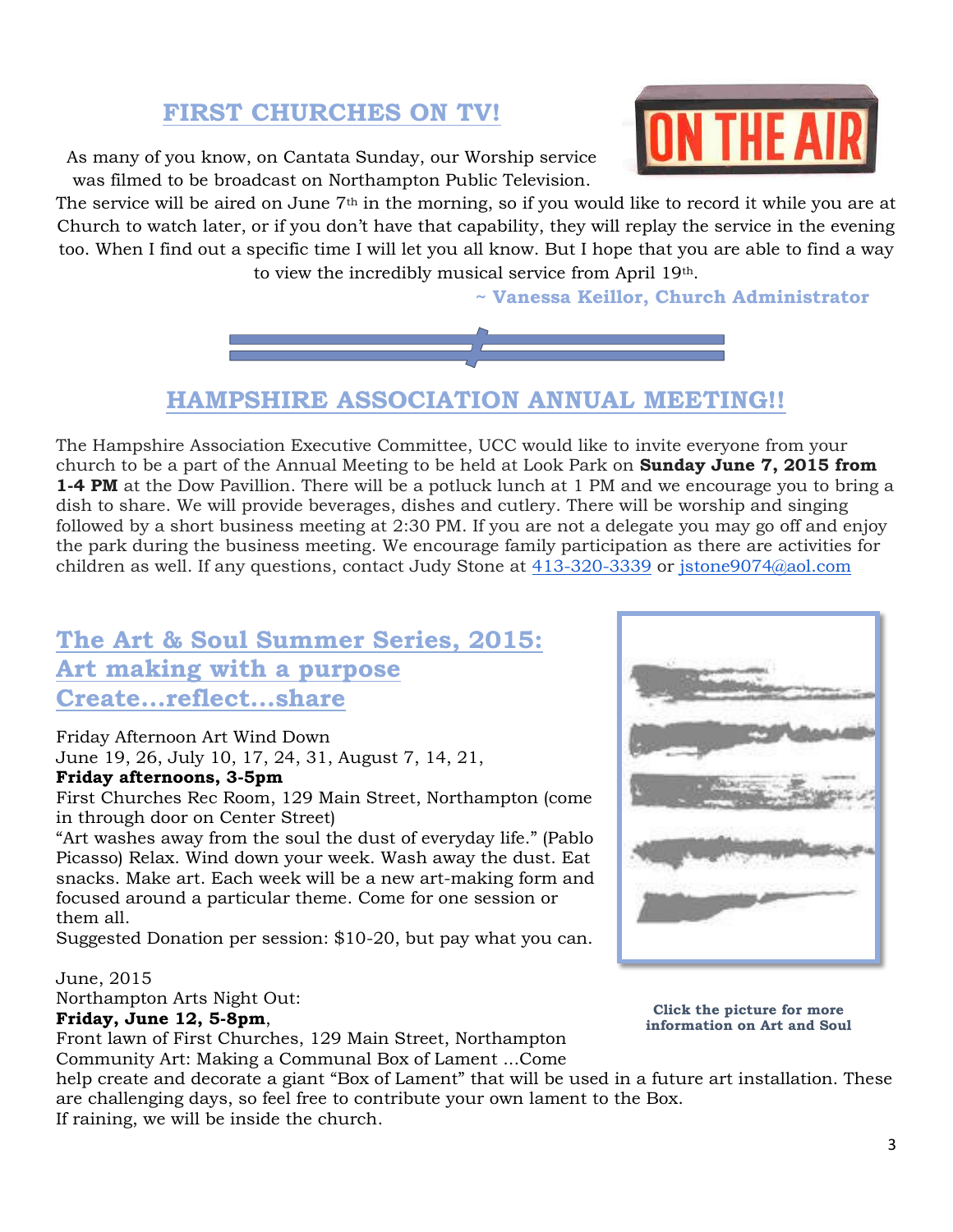

## **COMMON GROUND**



**JUNE 4TH ~** We will hear from Gabe Kushin, one of our members who has been part of the Air and

National Guard for many years. Gabe has just completed his

M.Div. at Yale with the hope of becoming a military chaplain. He will share some of his journey, talk about the tensions between being a Christian and being a member of the military, and invite us into a discussion about how we can observe Memorial Day and support service men and women in a way that recognizes the horrors of wars

without either vilifying or lionizing those who fight in them.



**JUNE 18TH ~** I know all of our hearts have been torn by the images of devastation coming out of Nepal.

> Mindful of the need there, we have asked Elizabeth Woosley to join us on June 18th. Elizabeth has worked with Heifer project for years, and has worked on the ground in Nepal. She'll be bringing slides to share of her experience there in order to help us understand how we can help. And she'll tell us more about how Heifer can make a difference, not just at a time like this when immediate aid is so crucial, but over the long haul as the people of Nepal begin to rebuild

## **JUNE SUNDAY SECOND HOURS**

#### **June 7 ~ Church Fair Informational Meeting**

After Celebrating with our confirmandi, all are welcomed to the church parlor to share comments on the 2014 Fair and offer suggestions for this November's fair. We need new ideas and new planning committee members. You are important to the fair. The fair is vital to the church and the committee needs more assistance than it has had in the past. Come be part of the action!

#### **June 14 ~ Annual Meeting Sunday**

After worship we will gather in Lyman Hall for the purpose of approving the Final Budget for FY 2016. We will also share more about beginning a visioning and restructuring process.

#### **June 21 ~ Sunday School Celebration**

Join us for Sunday Worship as we thank our teachers celebrate all the ways we have learned and grown in our faith this past year

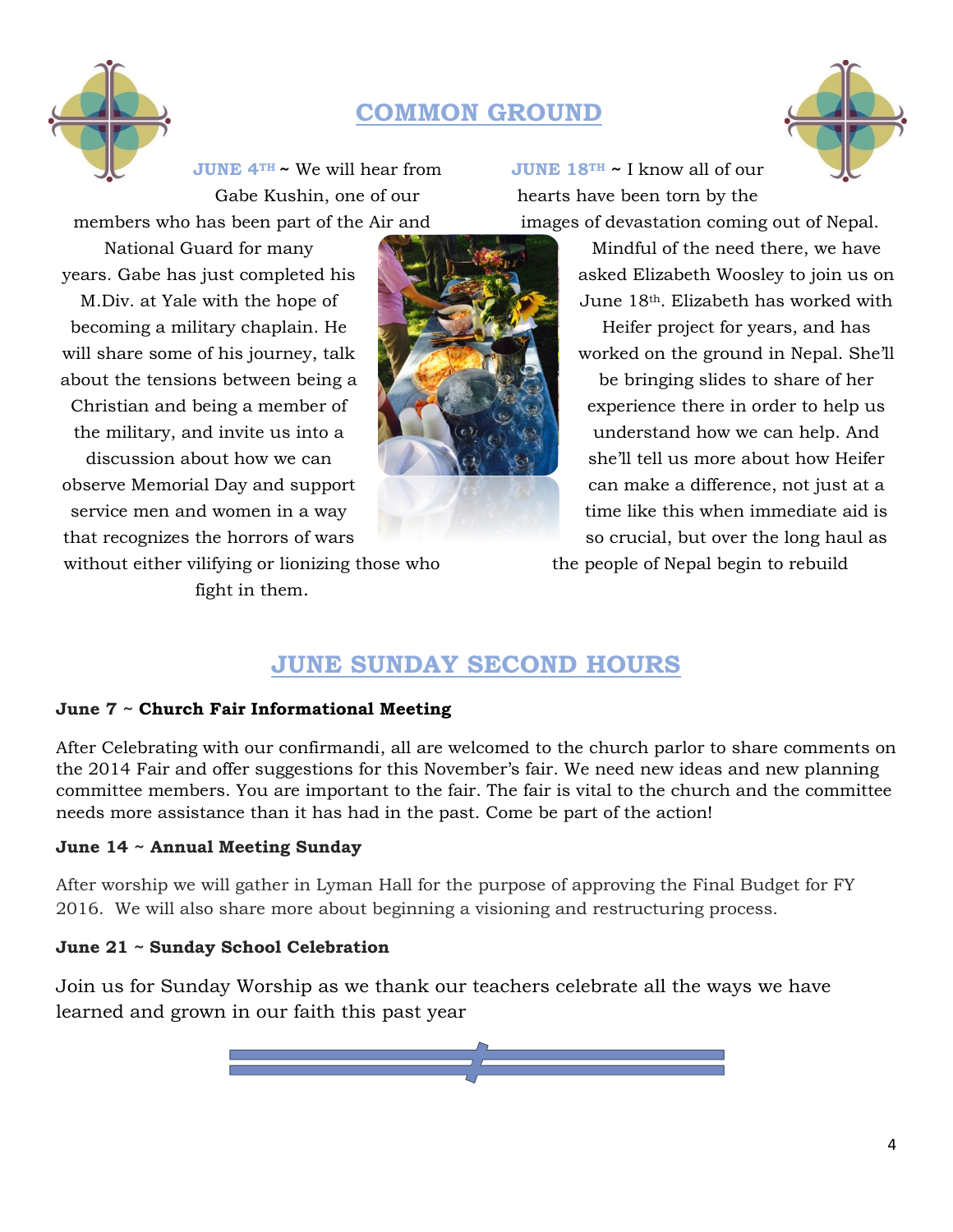#### **GROCERY CARD SCHEDULE FOR JUNE 2015**

Sales of grocery cards will continue through the month of June… here is the schedule of dates when they will be offered at coffee hour:

- Sunday June 7 …look for Peg Whitham directly after service in Lyman Hall or at the Fair meeting in the parlor.
- Sunday June 21
- Sunday June 28.
- Sunday June 14…grocery cards will be available before the annual meeting… Peg Whitham will be selling that day

If for some reason you might want to purchase grocery cards at other times during the month of June… Peg Whitham can be reached at 586-2531 and arrangements can be made for purchase of the cards.

Thank you all for your support of this "painless" fundraiser!!!

## **Organ Fund Committee Update**

Work continues on the construction of *The Sydenham Parsons Memorial Organ* brochure*.* Lucky for us, hard hats are not necessary for our meetings! We have made the momentous decisions regarding photos and text….now we face the challenge of just the right arrangement of both for the brochure. "Construction" is on schedule and the goal is to have the brochure ready in time for the concert presented by the Organ Historical Society on July 2.

This past month the organ fund has grown with the addition of \$2400: Trustees designated the annual distribution from the Paul and Doris Charitable Trust of \$1740 to the Organ Fund and three additional donations were given. This brings the **current total to \$15,725**. To close out the end of the fiscal year in June, the money in the Organ Fund will be applied to defray the cost of the organ repairs (\$26,220). AND…there still will be the opportunity to donate to the organ repairs during the fiscal year 2016 (July 2015 – June 2016), as all donations will offset the draw down on the line of credit (part of the church's loan negotiation with NUVO Bank) needed to fund these repairs.

Again…

For those who have given…thank you…

For those who plan to give…thank you for your intentions…

Quietly at work…

Dana, Dick, Marcia, Peg

## **MISSIONS**

Thank you all so much for responding to the disaster relief for the Nepal earthquake. **\$687** was sent to Church World Service, with staff in Nepal quickly aiding the thousands of people needing fresh water, food, shelter, and medical care.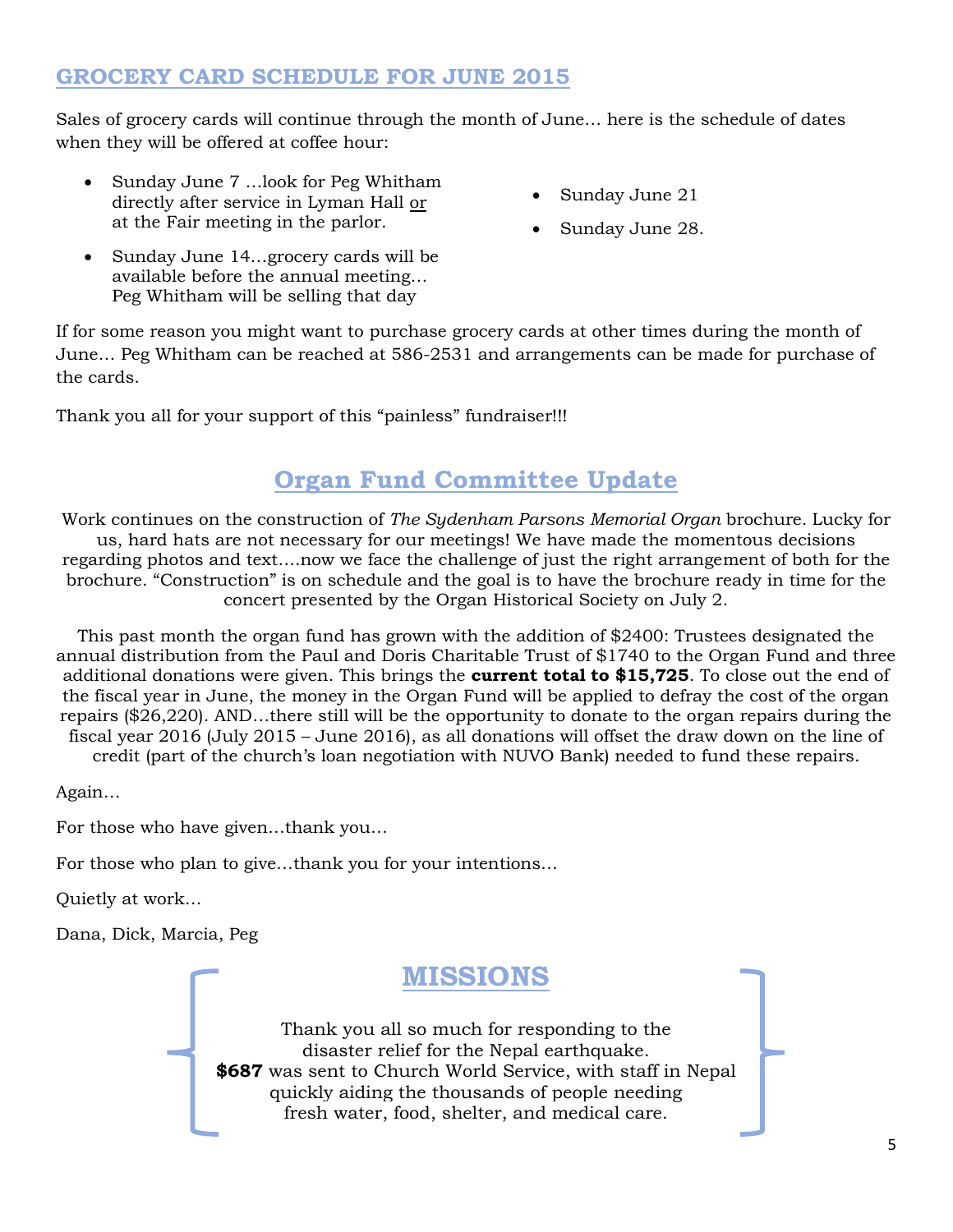

JUNE 2015



| Sun.                                                                                                                                              | Mon.                                                                                                       | Tue.                                                                                             | Wed.                              | Thu.                                                                                             | Fri.                   | Sat.                                |
|---------------------------------------------------------------------------------------------------------------------------------------------------|------------------------------------------------------------------------------------------------------------|--------------------------------------------------------------------------------------------------|-----------------------------------|--------------------------------------------------------------------------------------------------|------------------------|-------------------------------------|
|                                                                                                                                                   | 1.                                                                                                         | 2.                                                                                               | 3.                                | 4.                                                                                               | 5.                     | 6.                                  |
|                                                                                                                                                   | 12:00 Bible<br>Study                                                                                       | 12:00 Peace Vigil                                                                                | 6:30 Bell Choir<br>7:00 Deacons   | 6:00 Common<br>Ground                                                                            | 7:00 Choir<br>Practice | <b>&amp; Barbara Parsons</b>        |
| 7.                                                                                                                                                | 8.                                                                                                         | 9.                                                                                               | 10.                               | 11.                                                                                              | 12.                    | 13.                                 |
| 10:00 Worship &<br><b>Sunday School</b><br>Confirmation<br>Sunday<br>11:30 Church Fair<br><b>Meeting</b><br>5:00 Cathedral in<br><b>The Night</b> | 12:00 Bible<br>Study<br>7:00 Peace &<br>Justice                                                            | 12:00 Peace Vigil                                                                                | 12:30 Finance<br>6:30 Trustees    | 4:30 Missions<br>6:30 Bell Choir                                                                 | 7:00 Choir<br>Practice |                                     |
| 14.                                                                                                                                               | 15.                                                                                                        | 16.                                                                                              | 17.                               | 18.                                                                                              | 19.                    | 20.                                 |
| 10:00 Worship &<br><b>Sunday School</b><br>11:30 Annual<br><b>Meeting</b><br><b>5:00 CITN</b>                                                     | 12:00 Bible<br>Study                                                                                       | 12:00 Peace Vigil<br>6:30 Prayer Shawl<br>Ministry at<br>Jeanne Fenton's<br>Home<br>& April Bent | 5:00 Christian Ed<br>7:00 Council | 12:30 Dorcas<br>Meeting @<br>Brewmaster's<br>Tavern<br>6:00 Common<br>Ground<br>& Marti Catuogno | 7:00 Choir<br>Practice |                                     |
| 21.                                                                                                                                               | 22.                                                                                                        | 23.                                                                                              | 24.                               | 25.                                                                                              | 26.                    | 27.                                 |
| 10:00 Worship &<br><b>Sunday School</b><br><b>Children's Sunday</b><br><b>5:00 CITN</b><br><b>ô Bentley Taylor</b>                                | 12:00 Bible<br>Study<br><b>&amp; Jeanne Fenton</b><br><b>JULY/ AUGUST</b><br>Messenger<br><b>Items Due</b> | 12:00 Peace Vigil                                                                                | <b><i>å Jaspar Ekwere</i></b>     |                                                                                                  | & Ruth Geller          | <b>&amp; Piper Russell</b><br>Jones |
| 28.                                                                                                                                               | 29.                                                                                                        | 30.                                                                                              |                                   |                                                                                                  |                        |                                     |
| 10:00 Worship &<br><b>Sunday School</b><br><b>5:00 CITN</b>                                                                                       | 12:00 Bible<br>Study                                                                                       | 12:00 Peace Vigil                                                                                |                                   |                                                                                                  |                        |                                     |